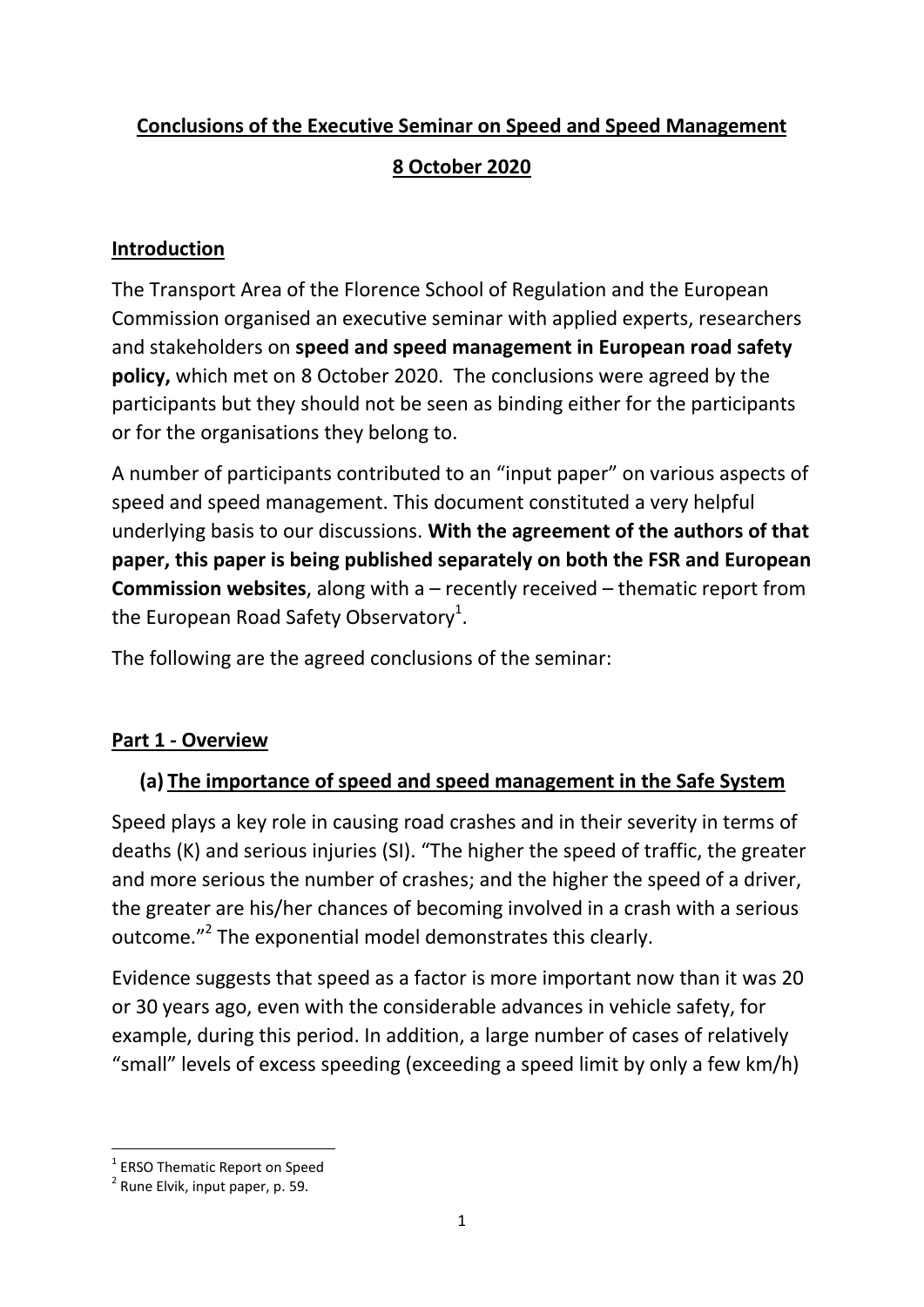can have much more effect on K/SI overall than a small number of people driving at massively excessive levels of speed.<sup>3</sup>

Speed and its management is therefore "at the core of a Safe System" approach and cuts across most Safe System intervention categories", i.e., to prevent people from being exposed to risk; reduce the risk level; and protect people from harmful energy in the event of a crash. Speed limits therefore need to be designed in relation to the vehicle and the infrastructure, based on human vulnerability inside and outside thevehicle.

There are multiple psychological and social factors linked to speed, and thus resistance to its management, such as the notion that higher speed is "better"<sup>6</sup>. Factors such as optimism bias, driver over confidence and an overreliance on personal experience lead us to speed. There is also a role that enforcement and associated awareness raising activities can play in actually changing attitudes to speeding (much as visible enforcement has played a part in ending the cultural acceptance of drink driving).

The principal issue relates to speed limits which are too high for the road environment (see below). At the same time, the credibility of speed limits needs to be taken into account, both in assessing existing limits and in their revision. Credibility in itself must, however, not become an argument for resisting change. Where roads have median barriers, "forgiving roadsides" and segregation of vulnerable road users, and do not have dangerous intersections, operating speeds of 100 km/h or even higher can be considered. So where the infrastructure and pattern of road use justify it, a case for higher speed limits might be made. There are also issues related to speed differential (e.g., speedlimited trucks mixed with cars going at much higher speeds). Communication to the public about crash history on particular roads and better explanation of risk factors generate greater acceptance of changes in speed limits, as do well publicised evaluations of outcomes after changes.

Speed and its role both in causing crashes and more severe crash outcomes have a clear economic impact. Recent work published by the European

1

 $3$  Soames Job, input paper, p. 6.

 $^4$  The principles of the Safe System are sometimes described as Vision Zero or Sustainable Safety etc

<sup>&</sup>lt;sup>5</sup> Anna Vadeby, input paper, p. 10.

 $^6$  Policy makers over the years have tended to trade off safety against slightly shorter journey times for economic reasons, while we are now learning that more predictable journey times are preferred and more economically optimal.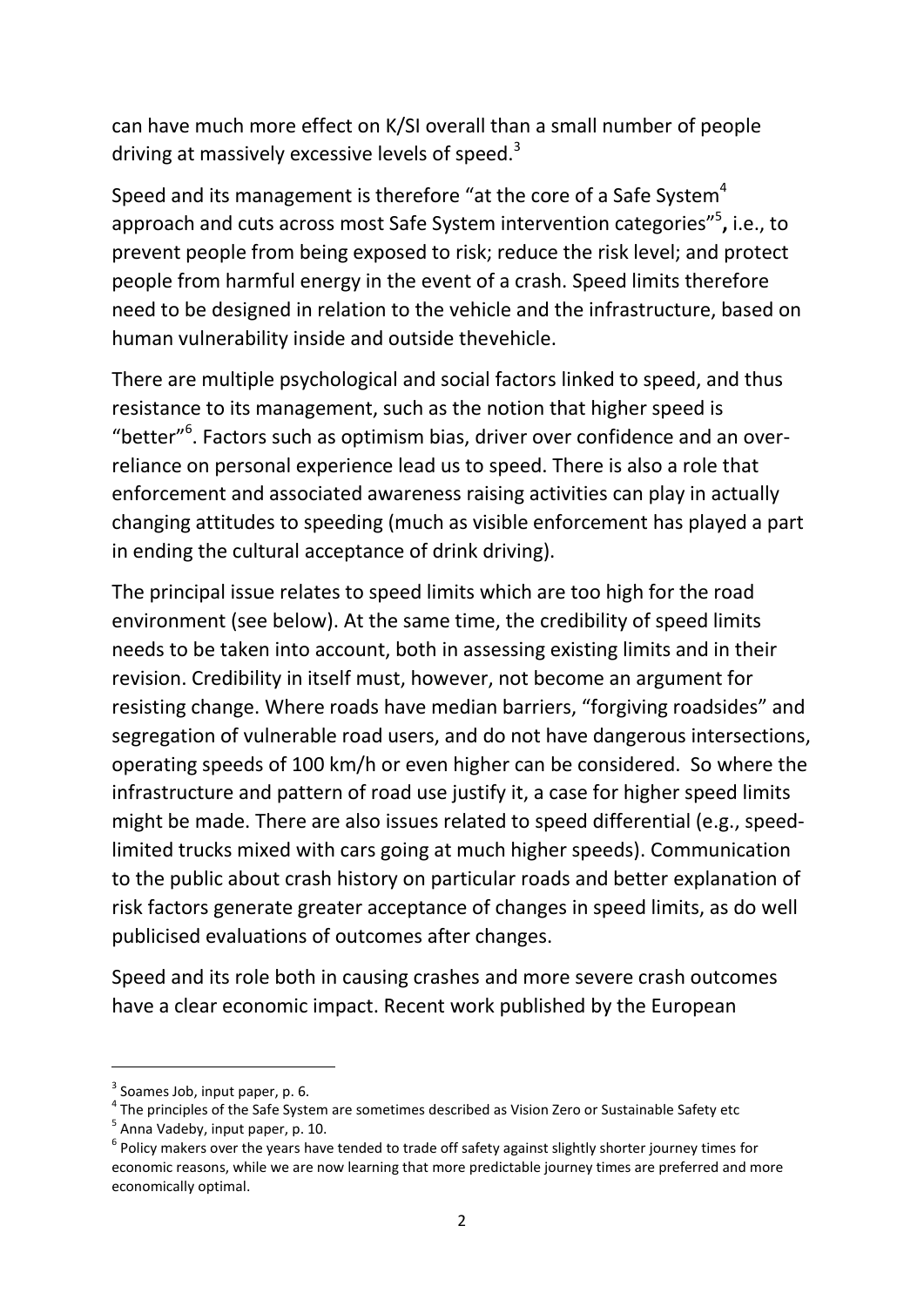Commission<sup>7</sup> shows that road crashes have an external cost of 1-2% of EU GDP. There is also a linkage of speed (and road safety more generally) to other policy areas, such as health, air quality, CO2 emissions and noise – all areas where the study cited above also shows that external costs have not been fully "internalised". The broader relationship of road safety to other societal aspects has been insufficiently appreciated – for example in particular in relation to sustainable urban mobility, occupational health and safety, and the promotion and safety of healthy, societally beneficial activities such as cycling and walking.<sup>8</sup>

Whether private or public sector, fleet owners have an important role in line with the requirements of Directive 89/391 on work related risk assessment, for example in setting a policy of zero tolerance for speeding as they already often have for drink/drug driving or mobile phone use. The potential role of public procurement is also clear in terms of ensuring that fleets are equipped with the latest speed management technology.

# **(b) The evidence on speeding in Europe**

Although Europe as a region has the lowest global level of K/SI, many roads – of all types – in the EU allow speeds which are too high for the safety of all road users present, given the level of protection afforded by the quality of the infrastructure and the vehicles involved. In addition, there is considerable variation of speed limits within the EU on similar types of roads, sometimes even within a country, and great diversity of enforcement practices, e.g., in terms of toleration of excessive speed above a limit before enforcement action is taken. An ETSC (2019) report shows that a high percentage of vehicles are generally exceeding the speed limits on all types of road – on urban roads (by between 35% - 75% depending on the country), on rural roads (by 9% - 63%) and on motorways (23% - 59%). Overall, ETSC estimates that around 2000 lives could be saved each year if the average speed dropped by just 1km/h on all roads across the EU.

The evidence in different European countries generally shows that, where speed limits are reduced, mean speed decreases, and there are consequent

**.** 

<sup>&</sup>lt;sup>7</sup> European Commission (2019): Study on Sustainable Transport Infrastructure Charging and Internalisation of Transport Externalities, and Handbook on the external costs of transport,

https://ec.europa.eu/transport/themes/sustainable/internalisation-transport-external-costs\_en

 $8$  Margie Peden and Jeanne Breen, input paper p. 50.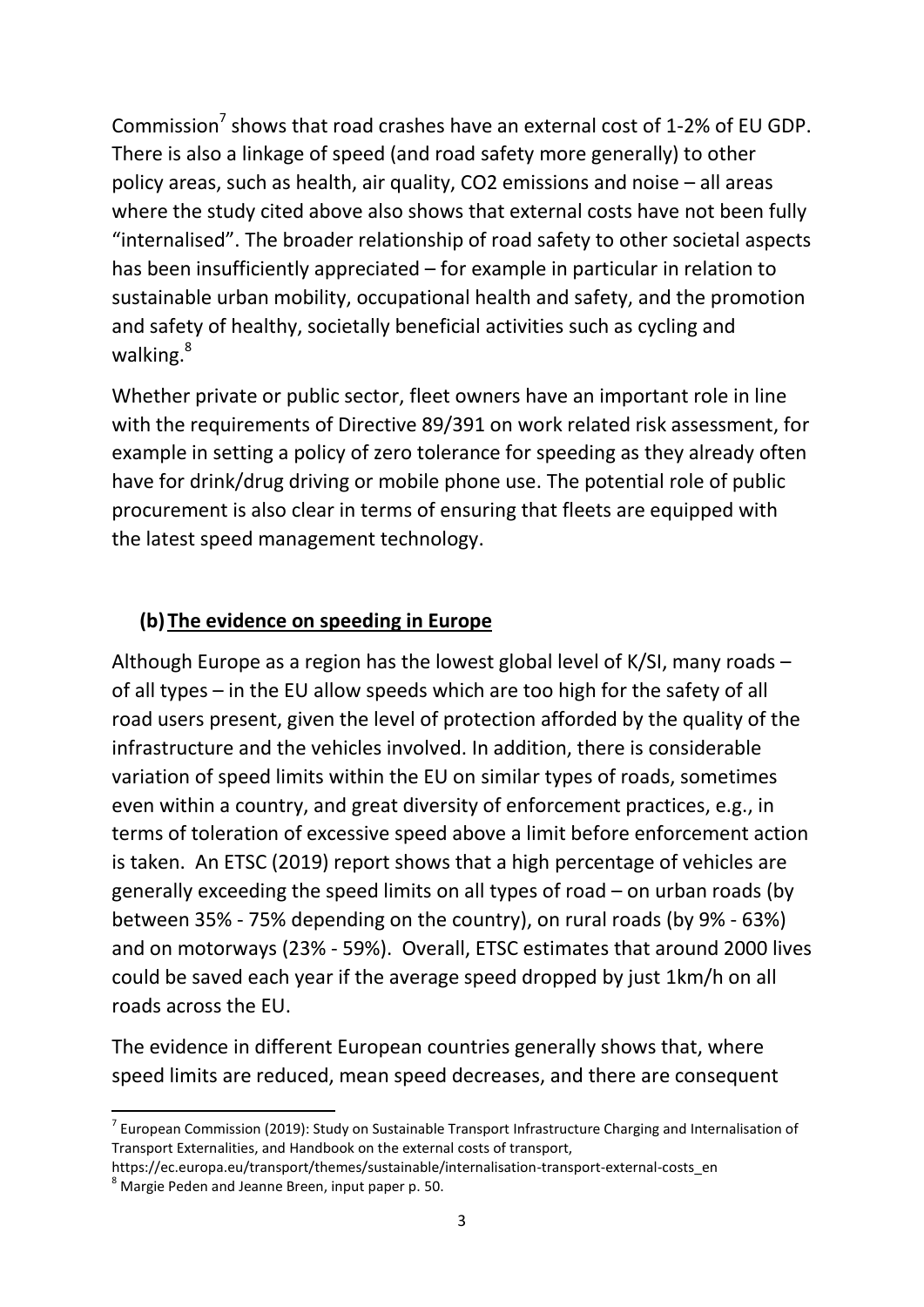declines in K/SI. For example in Sweden, where the speed limit was reduced from 90km/h to 80 km/h on a large portion (21%) of the state road network (mainly unprotected rural roads), the mean speed was found to have reduced by more than 3 km/h and the number of fatalities was reduced by about 40%. In a bigger sample size, in France, where speed limits on similarly unprotected rural roads were reduced in 2018 from 90 km/h to 80 km/h, fatalities were reduced by 12% on the relevant part of the network, an overall reduction of 331 deaths on an annual basis compared to the previous 4 years. As to 30 km/h zones, a SWOV factsheet of 2018<sup>9</sup> reports that many of the effect studies date back to the last century, when such zones were introduced on a somewhat larger scale. In the Netherlands in 1993, an analysis of 150 30 km/h zones without through traffic and with sufficient speed-reduction measures found an average decrease in the number of injury crashes of 22%. Research also shows a direct correlation between the speed of impact in a carpedestrian/cyclist crash and the risk of fatality for the Vulnerable Road User, even at low speeds. Oslo and Helsinki have both deployed 30 km/h zones effectively as a key part of the success in reducing cyclist and pedestrian deaths to zero in 2019**.**

Star ratings can be a useful tool in exploring the relationship between road features and speed limits. For example, as regards pedestrian safety, a road would receive the highest rating at all speeds if pedestrian movements were fully managed with footpaths, pedestrian fences and grade-separated crossings. But any road would also receive the highest rating if speeds were 30 km/h or less. 10

#### **(c) Latest developments in the EU and globally**

There have been a number of relevant policy developments in the EU over the last few years. Although the 50% fatality reduction target for 2011-20 will be missed, the EU has re-confirmed this fundamental target to reduce deaths (and now also serious injuries) by 50% by 2030, as well as its longer term goal to eliminate fatalities and serious injuries by 2050. The Commission has set out a Strategic Action Plan for road safety<sup>11</sup> for the next decade, fleshed out in a longer paper<sup>12</sup> in 2019. This document stresses that the Commission has

**.** 

<sup>9</sup> SWOV (2018). *[30 km/h zones](https://urldefense.com/v3/__https:/www.swov.nl/en/facts-figures/factsheet/30-kmh-zones__;!!DOxrgLBm!VyFI6ZZ_bjXBUbSZ-FFIRGQjIVnvoTIf--xpzD3mXX5ulzh1-HzE2KddQUD10AAbgIqw9UCrHA$)*. SWOV Fact sheet.

<sup>&</sup>lt;sup>10</sup> Marko Sevrovic, input paper, p. 35.

<sup>11</sup> COM(2018) 293 final Annex I

 $12$  SWD(2019) 283 final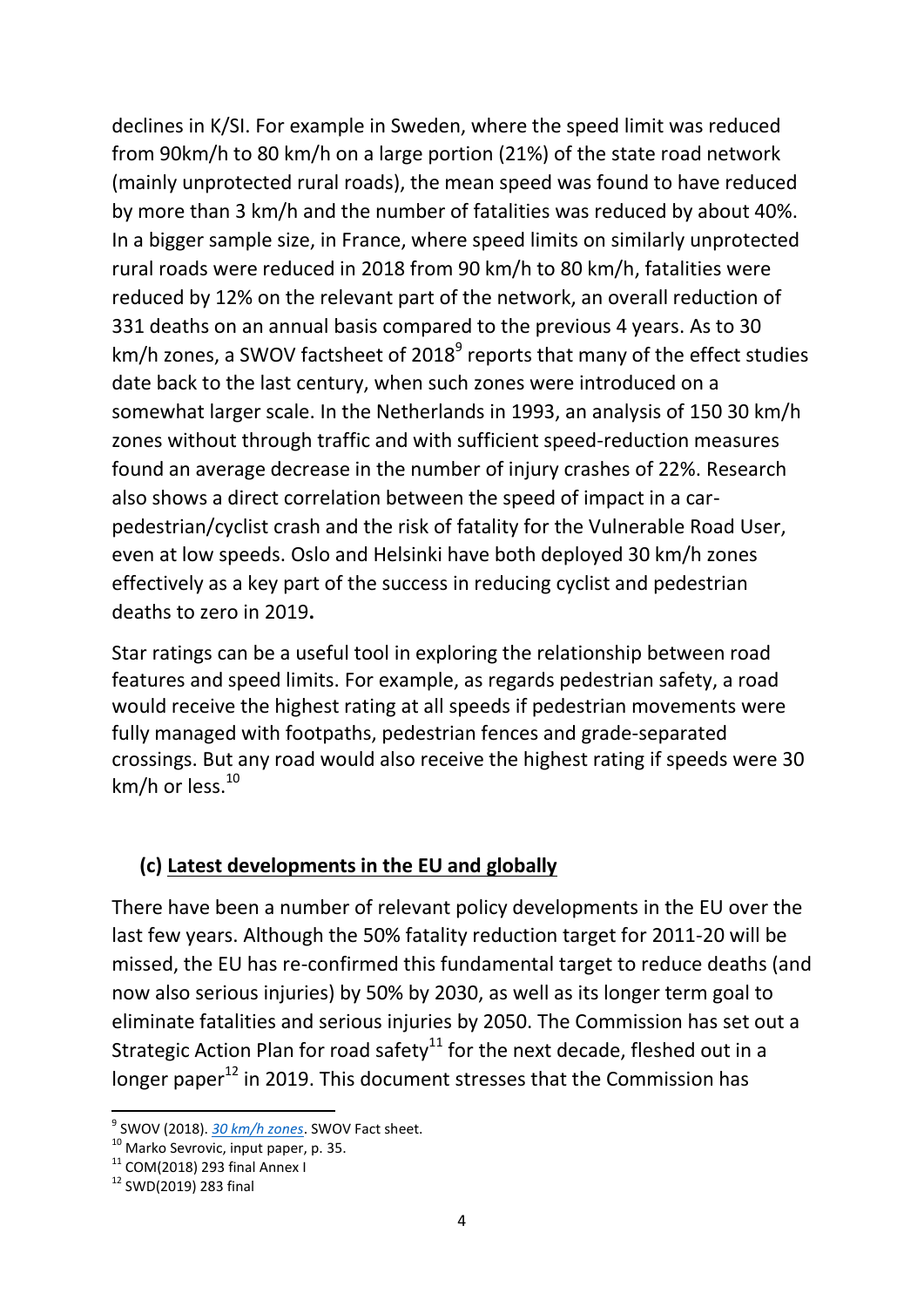decided to base its road safety policy framework squarely on the Safe System approach, which in turn makes speed a central factor. The 2019 paper sets out for the first time Key Performance Indicators including one on speed on which Member States will gather data beginning in 2021 on "the percentage of vehicles travelling within the speed limit".

Similarly, the Stockholm Declaration<sup>13</sup>, adopted by the Third Global Ministerial Conference on Road Safety in February 2020, called strongly for a focus on speed management. The Declaration references the importance of law enforcement, the specific importance of 30 km/h maximum speeds in cities to protect vulnerable road users, and also noted that efforts to reduce speed will have a co-beneficial impact also on air quality and climate change as well are reducing K/SI. This Declaration has been endorsed by a UN General Assembly resolution<sup>14</sup> in August 2020 which also calls for an action plan to lead us towards a 2<sup>nd</sup> UN Decade of Action for Road Safety, with many stakeholders reiterating the need to make speed management a predominant factor in any new action plan.

#### **Part 2 – Future steps to improve speed management at the EU level**

#### **(a) What does the EU do at the moment?**

Transport policy, and road safety policy in particular, is not an area of "exclusive EU competence" in EU jargon. In other words, rules are set at different levels of government. Road traffic law (e.g., on speed limits, drink/drive rules, enforcement) lies predominantly with Member States: in particular, it is for the individual countries to set, manage and enforce speed limits. In other areas with direct relevance for speed (such as vehicle safety and road infrastructure safety management, in more detail below) the EU has made use of its competence by taking ambitious legislative action. In any case, a fundamental precept of the Safe System is for all levels of government to play their part in a coordinated manner, and indeed to work closely with all stakeholders.

Areas where the EU is playing an important role in relation to speed management include:

1

<sup>&</sup>lt;sup>13</sup> https://www.roadsafetysweden.com/about-the-conference/stockholm-declaration/

<sup>14</sup> https://undocs.org/en/A/RES/74/299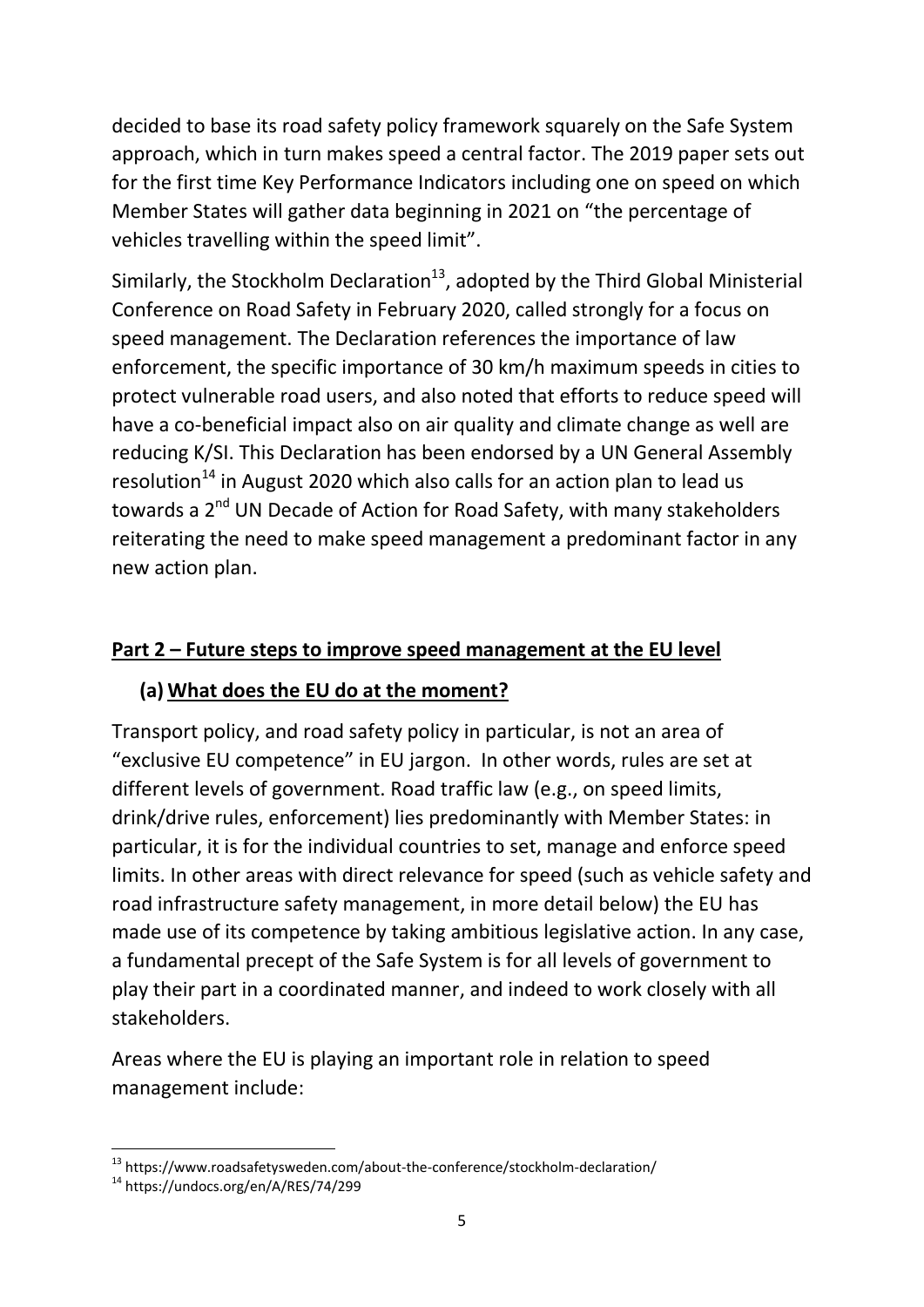- Vehicle safety in successive upgrades of the General Safety Regulation, which contain mandatory safety requirements for all vehicles, such as seat belts and air bags. The EU has required speed limiting (90 km/h) devices to be fitted to new trucks since 2005, which have played an important role in reducing serious crashes involving trucks particularly on motorways.<sup>15</sup> The GSR is now increasingly turning to "active" safety management, such as Intelligent Speed Assistance (introduced in the latest GSR upgrade in 2019), which will be mandatory in all new models from 2022, and in all new vehicles from 2024.
- Road Infrastructure Safety Management (RISM), where the rules were revised in 2019. The scope of the RISM Directives is now expanded to all motorways, other primary roads, and roads that are built using EU funding; to take systematic account of vulnerable road users in road safety management procedures; and sets out a proactive approach to provide a "toolkit" for national safety authorities, e.g., to carry out network-wide risk mapping.
- Enforcement: although this is a Member State competence, the EU made a Recommendation on Enforcement as far back as 2004, and in the Cross-Border Enforcement Directive (2011, republished in 2015), set up a system that allows Member States to identify and share information on vehicle owners who commit road traffic offences abroad, of which a very large share relate to speeding offences.
- Funding infrastructure improvements in Member States through regional funds, and through the Connecting Europe Facility. The Commission and the EIB have worked together to launch the "Safer Transport Platform", a one-stop shop for road safety investment, and the Commission have also made road safety actions more eligible in other instruments such as InvestEU and the CEF2 Regulation.
- Supporting the development of new technology including through research and innovation framework programmes in areas such as C-ITS which may well be the speed management systems of the future.

**.** 

<sup>&</sup>lt;sup>15</sup> The evaluation of the measure found that speed limiting devices reduced the number of fatal crashes with trucks on motorways by about 9% and crashes leading to serious injuries by about 4% (https://ec.europa.eu/transport/road\_safety/sites/roadsafety/files/pdf/vehicles/speed\_limitation\_evaluation\_ en.pdf).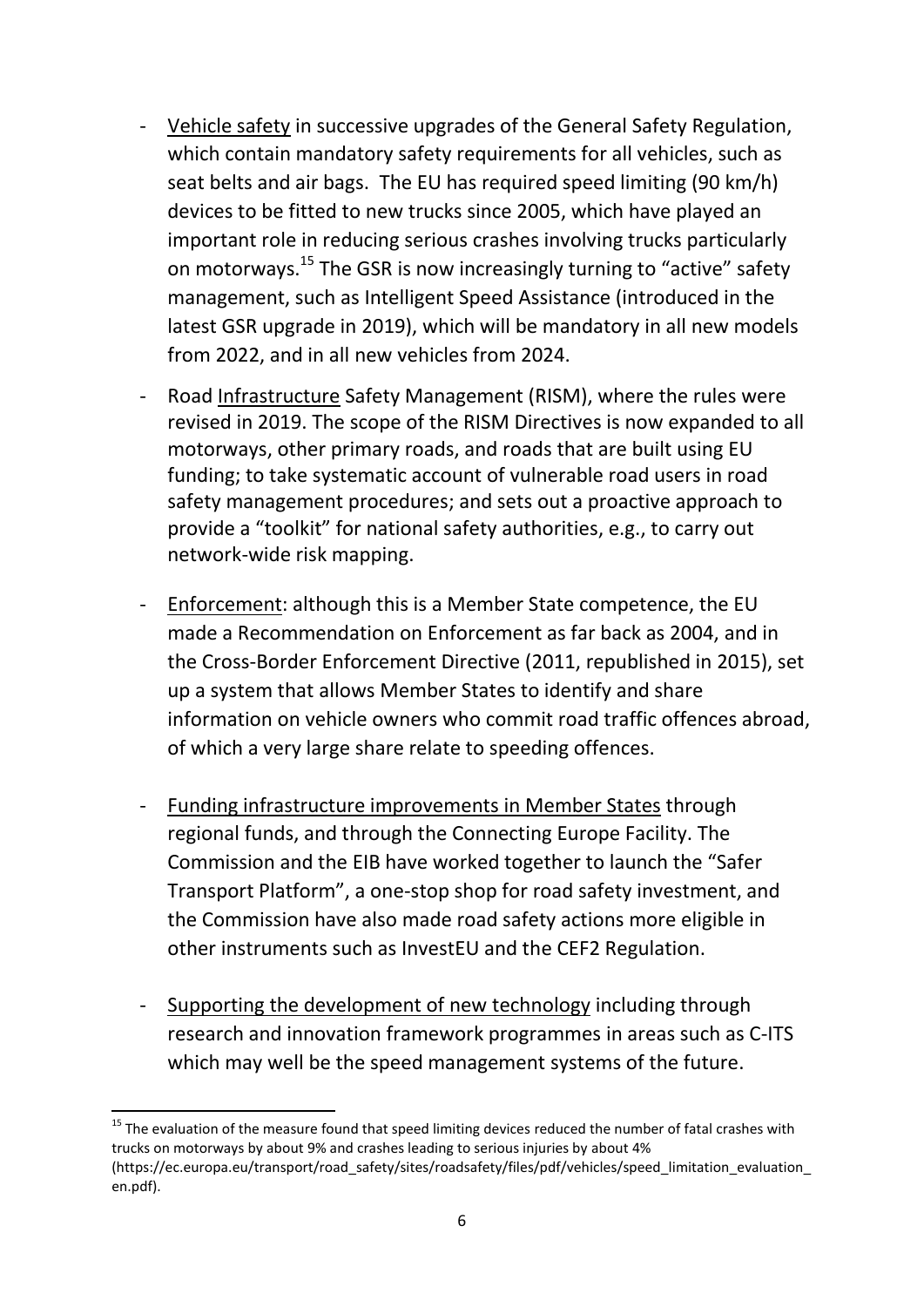Helping Member States implement the Safe System – in particular by developing a series of Key Performance Indicators for which data will be gathered by Member States from 2021, including on speed (see above).

## **(b)What could the EU do in the future ?**

This was the main area of discussion during the seminar. It was agreed in particular that guidance from the EU level on speed would be very valuable (for example, a Recommendation, as has been used successfully in the EU on blood alcohol levels and related issues). Any such guidance should offer clear guidelines for safe, credible, speed limits for different road types based on clear Safe System criteria, such as on:

- urban speed limits, not least given the growing body of evidence of relatively higher cyclist / pedestrian K/SI in urban areas, and the very specific reference to the need for a 30km/h limit in the Stockholm Declaration, see above. This could cover, for example:
	- (i) guidance targeted to both national and local authorities (depending on who has competence on local speed limits) to set a default 30 km/h limit in urban areas, allowing exceptions only when fully justified on safety grounds or indeed where lower speeds such as 20 km/h are necessary;
	- (ii) encouragement to apply RISM tools (see above) to urban / suburban road networks even if not required to do so by the Directive; and
	- (iii) encouragement / incentivisation of the observance and enforcement of 30 km/h speed limits as part of a broader sustainable urban mobility planning process (SUMPs) linked to other urban mobility issues such as health, air quality, CO2 emissions, congestion.
- unprotected rural roads given the likely continued ubiquity of car use outside towns and cities and the relatively high continued level of deaths on non-motorway, non-urban rural roads, e.g., to encourage investment in improved roadside safety, to encourage the separation of slow moving or unprotected road users from vehicles travelling at a high speed, to explain criteria for safe default speeds.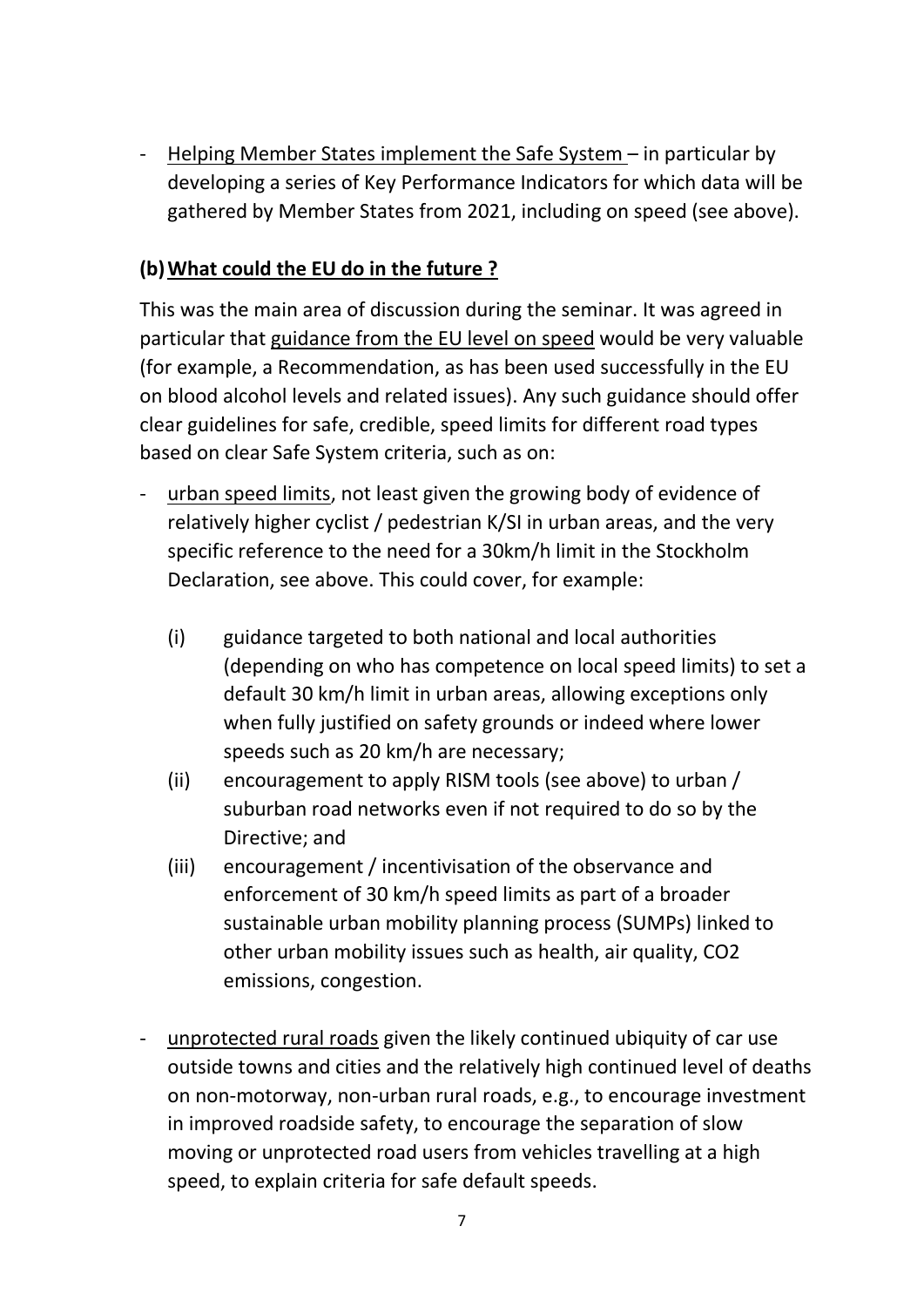#### top speeds on motorways and other main through roads, but stressing:

- (i) the need for 120/130 km/h upper limits only for roads with specific and demanding technical characteristics; even on these roads, 100 km/h or less may be required on particular stretches of road;
- (ii) that 120/130 km/h should be the upper limit on all EU-funded (e.g., TEN-T) roads;
- (iii) the need for dynamic (i.e., lower) speed limits depending on e.g., weather/congestion/ other local conditions such as a high proportion of vehicles travelling at different speeds.

| Type of infrastructure and traffic   | Risk of crash type (for example)  | Recommended maximum speed<br>limits (km/h) based on Safe |
|--------------------------------------|-----------------------------------|----------------------------------------------------------|
|                                      |                                   | System                                                   |
| Urban roads with possible conflicts  | Motorised vehicle with pedestrian | Default 30 (though could be lower                        |
| between cyclists/pedestrians         | or cyclist                        | eg 20 in highly mixed traffic eg in                      |
| (VRU) and motorised vehicles.        |                                   | city centres, or around schools)                         |
| Urban / suburban roads with fully    | Between motorised vehicles (side  | 50                                                       |
| segregated protection for VRU        | impact)                           |                                                          |
| (including at intersections) but     |                                   |                                                          |
| with remaining intersections         |                                   |                                                          |
| risking side impact for cars         |                                   |                                                          |
| Rural roads without median barrier   | Between motorised vehicles        | 70/80 (though lower limits may be                        |
| protection risking possible frontal  | (head-on)                         | needed if the roads in question are                      |
| impacts                              |                                   | used regularly by pedestrians or                         |
|                                      |                                   | cyclists)                                                |
| Protected "through" roads i.e.,      | Between motorised vehicles        | 100                                                      |
| with no possibility of a side impact |                                   |                                                          |
| or frontal impact (only impact with  |                                   |                                                          |
| the infrastructure) but other        |                                   |                                                          |
| factors eg high traffic volumes      |                                   |                                                          |
| Fully protected "state of the art"   |                                   | 120/130                                                  |
| motorways                            |                                   |                                                          |
|                                      |                                   |                                                          |

In summary form, guidance could build on this table<sup>16</sup>:

In addition, any such guidance should cover:

<sup>1</sup> <sup>16</sup> Drawing on different contributions by Anna Vadeby (input paper, section 2.2), Ingrid van Schagen & Letty Aarts (input paper, section 3.1), Marko Sevrovic (input paper, section 3.2) and others.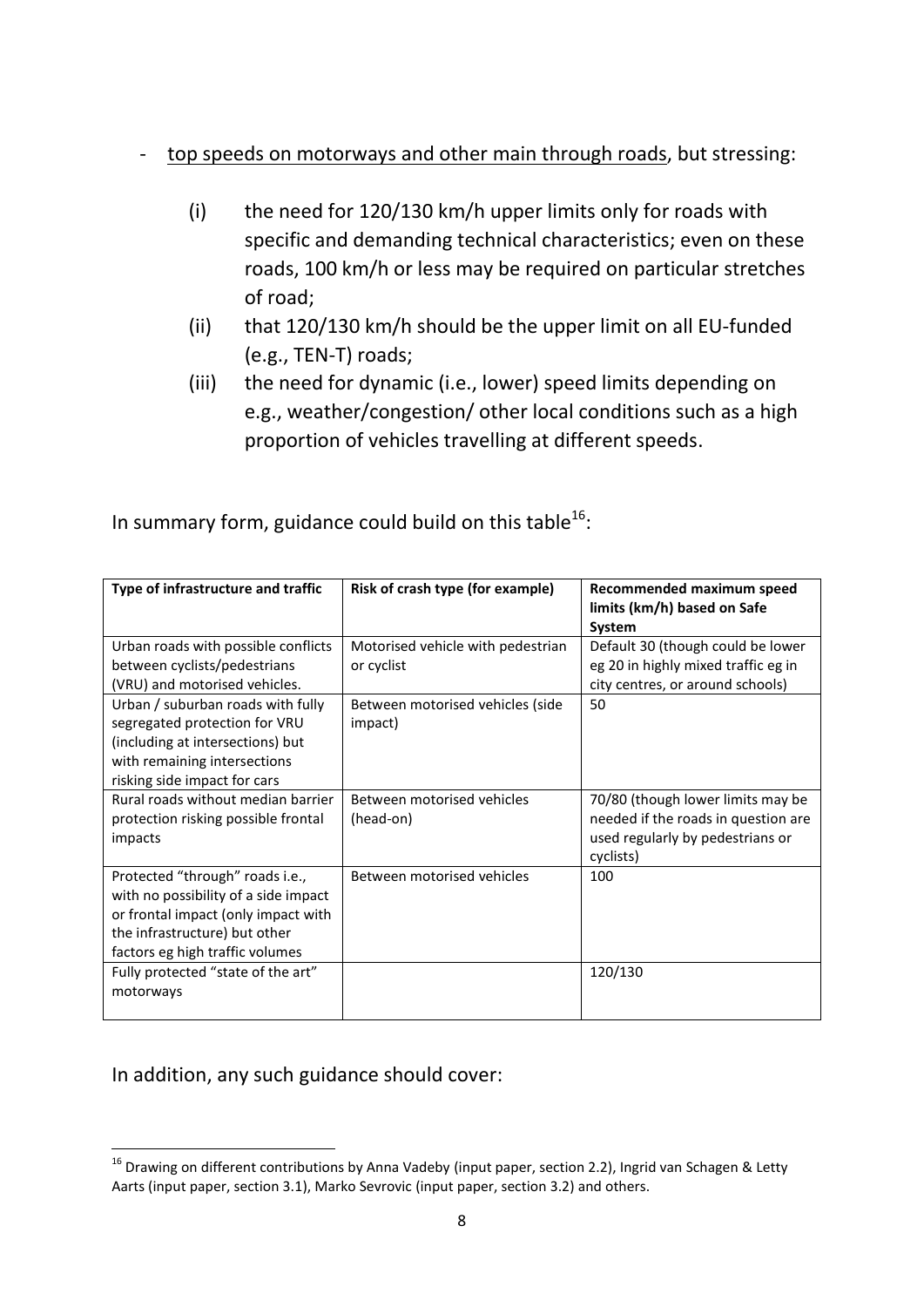the development and use of the EU Key Performance Indicator(s) on speed over time within the overall EU Road Safety Strategy to cover more detail on speed compliance by road type and for different speed limits, and in the future setting KPI *targets* as opposed to just data collection. There is also a role for national development of KPIs to buttress national road safety plans.

- enforcement<sup>17</sup>,

- (i) cross reference to any forthcoming revision of the EU Cross-Border Enforcement Directive to improve implementation and enforcement of speeding fines, etc., at the EU level;
- (ii) updated recommendations / guidance on best technical practices such as safety cameras, time-over-distance cameras ("section controls"), automatic number plate recognition (ANPR) systems, targets for safety checks, tolerance thresholds in enforcement etc.;
- (iii) guidance on follow-up to enforcement actions that is effective, proportional and dissuasive (i.e., updating where possible the 2004 EU Recommendation on Enforcement).
- further development and regulation of technology in both vehicles and embedded in infrastructure at the European / national / local level, as appropriate, to help future management of speed. For example, use of developing Cooperative-ITS technology; or exploring the potential of geofencing particularly in urban and suburban locations.

One key issue discussed was the future development of Intelligent Speed Assistance (ISA)<sup>18</sup>. Dynamic ISA, adapting its speed limits to prevailing conditions, could be used to support dynamic speed management on all categories of road. Consideration should also be given, particularly in the context of future vehicle automation, to non-overridable ISA, as the Commission has already indicated.<sup>19</sup> There is also a need to take a

**<sup>.</sup>**  $17$  George Yannis, input paper, section 2.3, and Ellen Townsend, input paper, section 4.1.

<sup>&</sup>lt;sup>18</sup> Oliver Carsten, input paper, section 3.3.

<sup>19</sup> SWD(2019) 283 final p. 12.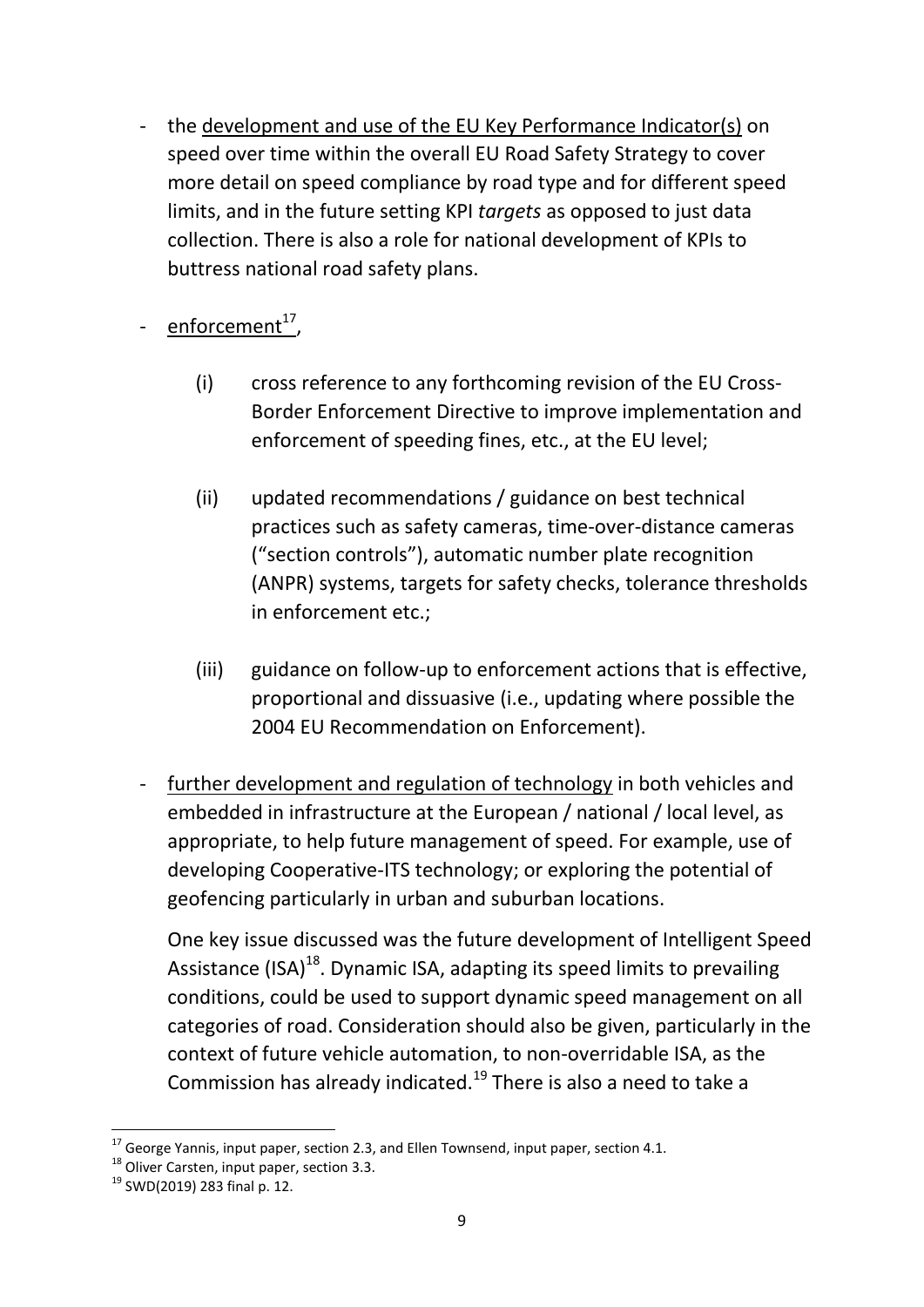systemic approach to ISA – for example, it is not just for vehicle / parts manufacturers to integrate ISA in vehicles, but for infrastructure managers to develop signage capacity, software developers to bring forward digital mapping, etc. And the EU should in the future reflect on what is needed to ensure ISA works effectively cross border / transnationally.

- the need for speed and speed management to be placed at the centre of national road safety strategies, including through improved data collection for the future development of KPIs at EU and national (and perhaps in the future, global) level, and again through public procurement.
- private sector engagement on speed management in line with requirements of Directive 89/391 on work-related risk assessment<sup>20</sup>, through adoption of ISO 39001 on road traffic safety management and through a stronger focus on road safety in procurement and fleet management, through voluntary commitments and in occupational safety planning more generally.

## **Part 3 - Final conclusions**

**.** 

As a final conclusion, the participants at the seminar stressed the central importance of:

- high quality communication on the centrality of speed and speed management at all levels of government;
- the importance of data and data collection methods as this is the key support tool for developing evidence-based road safety policies, such as KPIs; noting that we increasingly have the potential to gather data to radically transform crash investigation involving K/SI; to make more use of dynamic speed limits (linked to future developments of dynamic ISA) and for better enforcement more generally (see above) and for driver support; and

<sup>&</sup>lt;sup>20</sup> See also [https://etsc.eu/wp-content/uploads/PRAISE-Thematic-Report-8-Driving-for-Work-Managing-](https://etsc.eu/wp-content/uploads/PRAISE-Thematic-Report-8-Driving-for-Work-Managing-Speed.pdf)[Speed.pdf](https://etsc.eu/wp-content/uploads/PRAISE-Thematic-Report-8-Driving-for-Work-Managing-Speed.pdf) and ETSC PIN Report on Work Related Road Safet[y https://etsc.eu/wp](https://etsc.eu/wp-content/uploads/PIN_FLASH33-final.pdf)[content/uploads/PIN\\_FLASH33-final.pdf](https://etsc.eu/wp-content/uploads/PIN_FLASH33-final.pdf) (p. 25)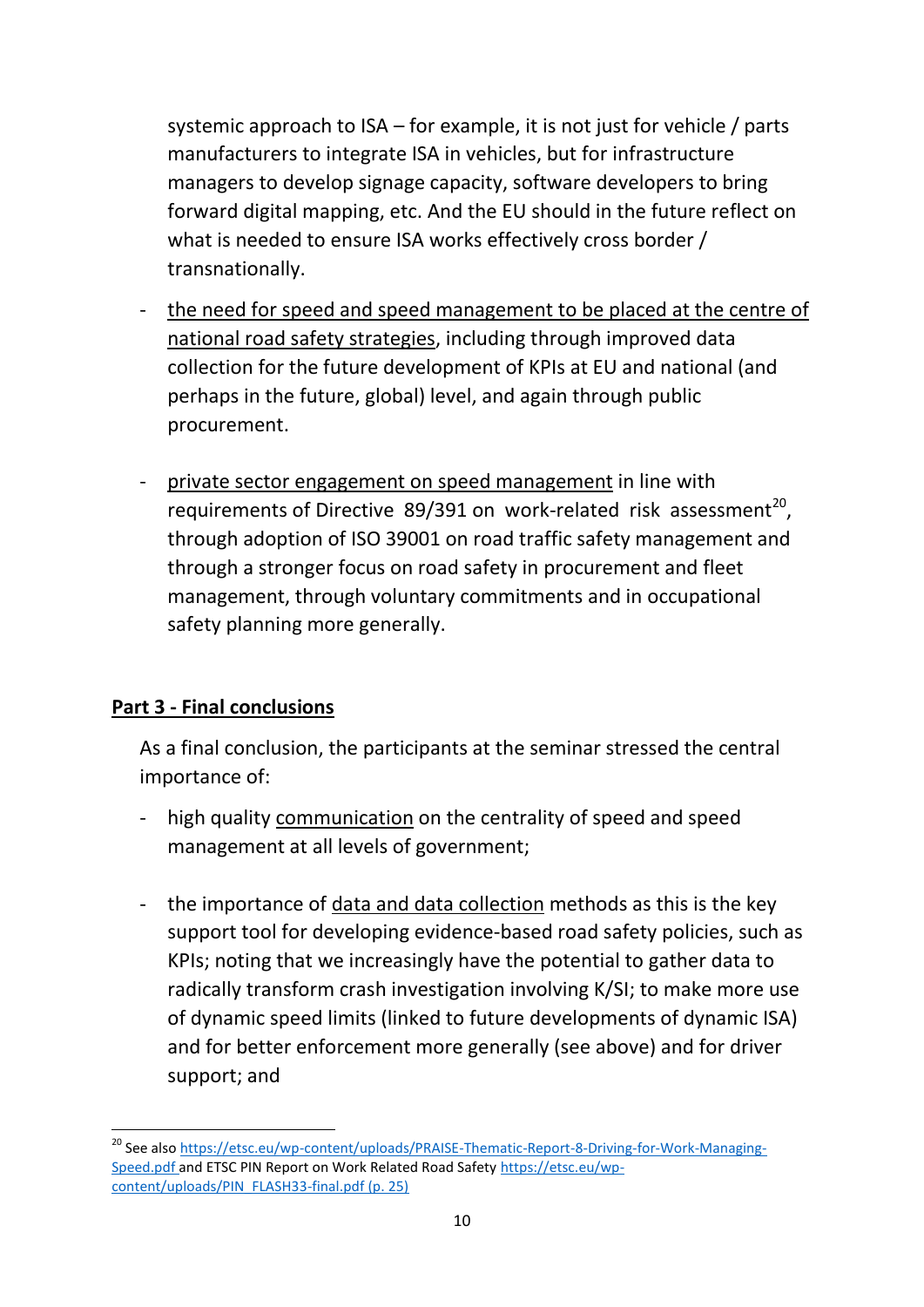- the need for partnership between all levels of government and with stakeholders and industry in order to make speed a central issue in road safety, including through encouragement and dissemination of best practices as well as public procurement.